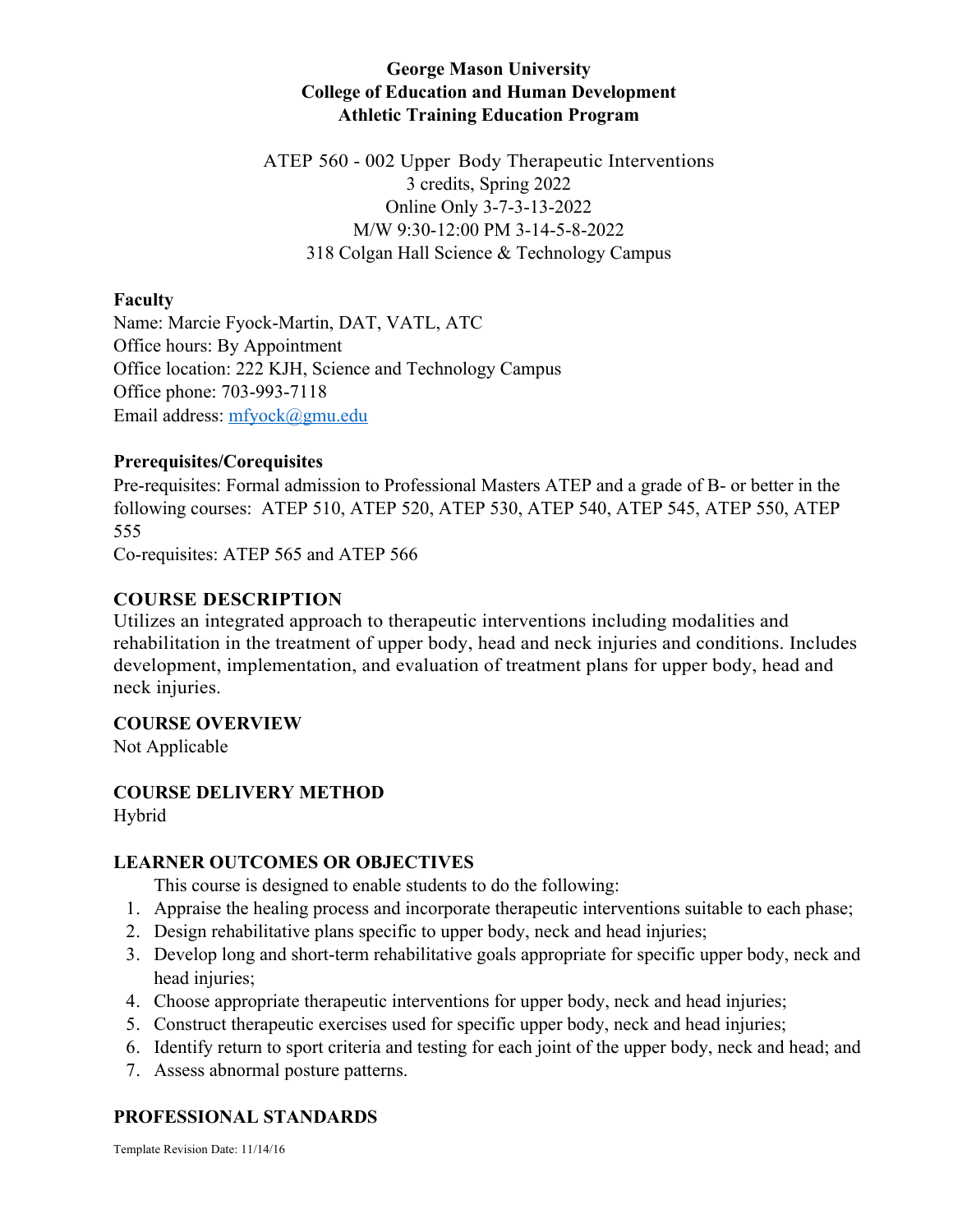The course meets Commission on Accreditation of Athletic Training Education (CAATE) competencies and proficiencies in one or more of the following content areas: evidence-based practice, clinical examination and diagnosis, therapeutic interventions, psychosocial strategies and referral.

## **REQUIRED TEXTS**

- 1. Prentice, W. (2015). *Rehabilitation Techniques for Sports Medicine and Athletic Training.*   $(6<sup>th</sup>$  ed.). Slack Incorporated.
- 2. Draper, D. (2021) Therapeutic Modalities-The Art and Science 3<sup>rd</sup> ed. Philadelphia, PA: Wolters Kluwer.
- 3. Additional readings as assigned via Blackboard.

# **COURSE PERFORMANCE EVALUATION**

Students are expected to submit all assignments on time in the manner outlined by the instructor (e.g., Blackboard, Tk20, hard copy). Students will be evaluated on content standards (knowledge gained). Content standards will be assessed via projects, written quizzes and exams. Performance will be assessed through completion of class activities. All efforts of academic integrity will be taken and it is expected no forms of assistance will be utilized to complete quiz or exam (this includes but not limited to: textbook, notes, online sources)

# • **Assignments and/or Examinations Quizzes**

Quizzes will be administered weekly via BB or face-to-face on the assigned reading materials for that week.

## **Examinations**

Examinations, including a comprehensive final exam, will be administered in class. The format of these examinations may be multiple choice, true/false, short answer, matching, essay and fill- in the blank type questions. Each of the examinations will test the material covered in the assigned readings, class discussions and textbook.

# **CAT Manuscript Assignment**

Students will complete the Critically Appraised Topic manuscript that was begun in ATEP 550. A critically appraised topic (CAT) is essentially a brief systematic review and critique of the most current and best available evidence to answer a focused clinical question. These questions should be related to the recognition, rehabilitation, and prevention of sport-related injuries. You are expected to edit any suggestions re: focused clinical question and introduction/clinical scenario from Fall 2021. Continue an EBM search and identify a minimum of **6-10 ORIGINAL** (research) peer-reviewed manuscripts relevant to the proposed clinical question. The proposed clinical question **must be** approved by instructor and directly related to therapeutic interventions. You will then complete the CAT manuscript in its entirety. A complete assignment description and grading rubric will be available on Blackboard. You will present your CAT manuscript in Practicum class.

## • **Other Requirements**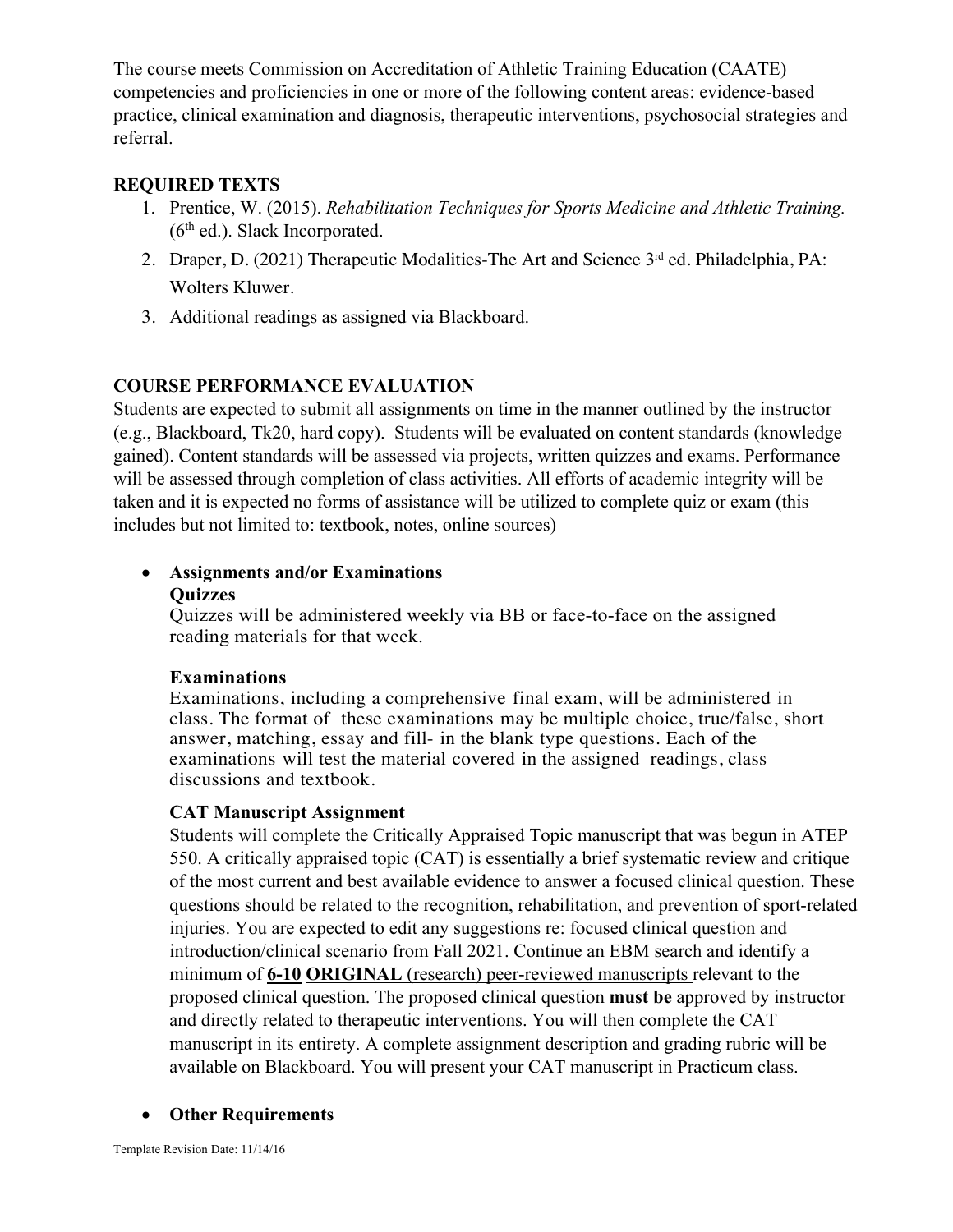### **Professionalism**

Students are expected to exhibit professional behaviors and dispositions at all times. It is critical that each student conduct himself/herself in an appropriate manner and decorum fitting of a health care provider. Making light of injuries, conditions, or illnesses or any action that is not respectful to the class, instructor, or patient study will not be tolerated. Submission of documents or assignments should not include personal information and should comply with Health Insurance Portability & Accountability Act (HIPAA) regulations. Interactions and behaviors in the classroom should be appropriate and respectful.

*Communication* – When communicating with the instructor and classmates, either face-toface or via email, students should address the other person appropriately, use appropriate language and maintain a civil demeanor.

*Responsibility/Accountability/ Honesty/Integrity*– Professionals take responsibility for their actions and are accountable. This can occur at multiple levels but generally consists of being on time, completing assignments on time, submitting work that is of the appropriate quality, honoring commitments and owning up to mistakes. Students are expected to interact with the instructor and classmates in appropriate, respectful and civil behaviors. Professionals keep their word when committing to something and act in an ethical and respectful manner. See George Mason University policy for further guidance.

*Professionalism evaluation – Any professionalism violation will be documented by the instructor. Violations will result in a 1-point deduction per episode from the final point total.*

## **Attendance**

Attending, being on-time for class, active participation and respect for peers and instructor are important components of this course. Therefore, students will lose credit for not attending and contributing to the class. *An unexcused absence will result in a point reduction of the student's final grade. Each late arrival will result in 1 point reduction of the student's final grade.* If a student arrives more than 20 minutes after the beginning of class, it will be recorded as an unexcused absent even if the student attends the class. Excused absences include the following: illness (must bring a receipt or note from a doctor), family death, athletic/academic event(contact instructor in advance), and others at the discretion of the instructor. For known upcoming absences, students must contact the instructor at least one week in advance to the missed class to make up work. In the case of illness or some other unforeseen absence, the student must contact the instructor before the course meeting via e-mail. At the next attended class meeting the student will discuss material that is to be completed. *Students will have one week from the excused absence to complete any missed assignments.*  It is the student's obligation to pursue any make-up work. Attendance will be recorded at the beginning of class.

#### • **Grading**

| <b>ASSESSMENT</b>       | <b>Number</b> | % of Total Grade |
|-------------------------|---------------|------------------|
| Class Participation $&$ |               |                  |
| Professionalism         |               |                  |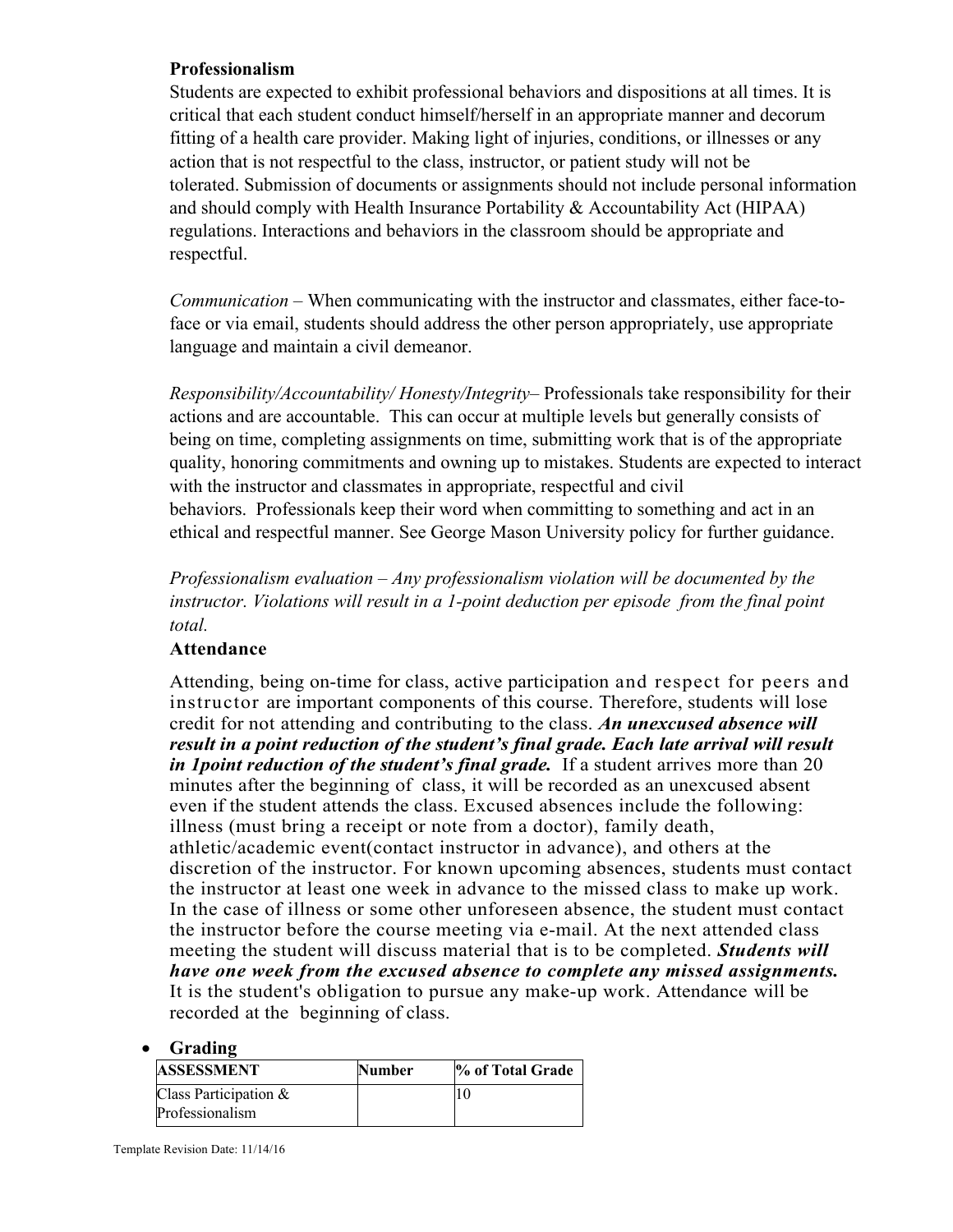| uizzes                           | 10   |
|----------------------------------|------|
| Exams                            | 40   |
| <b>CAT Manuscript Assignment</b> | 20   |
| Comprehensive Final Exam         | 20   |
| <b>TOTAL</b>                     | 100% |

### **Grading Scale**

The student's final letter grade will be earned based on the following scale:

| Grade                       | Percentage   |
|-----------------------------|--------------|
| A                           | $94 - 100\%$ |
| $A -$                       | $90 - 93\%$  |
| $B+$                        | $88 - 89\%$  |
| B                           | $84 - 87\%$  |
| $B -$                       | $80 - 83\%$  |
| $\mathcal{C}_{\mathcal{C}}$ | $70 - 79%$   |
| F                           | $0 - 69\%$   |

# **\*Although a B- is a satisfactory grade for a course, students must maintain a 3.00 average in their degree program and present a 3.00 GPA on the courses listed on the graduation application.**

Every attempt will be made to grade and return assignments in a timely manner to provide students with constructive feedback. To provide students the opportunity to fully assess the feedback provided on graded assignments, the professor will be happy to answer any questions at the next class period following the return of the assignments or during the professor's office hours. The professor acknowledges the passion with regards to grades, but unprofessional and uncivil behavior either in person or through other modes of communication will not be tolerated.

# **NAME**

Your name MUST be on your papers/assignments when you turn them in. Failure to put your name will result in a 0 for the assignment.

## **MAKE UP WORK**

Students who are absent or who arrive late without an official university or a medical doctor's excuse will not be permitted to participate in the class activities for credit the day of the absence or tardy event. There will be no make-up quizzes or exams unless an excused absence has been warranted. Students who miss an examination, quiz or other class activity because of an excused absence must complete the assignment *within 1 week of the excused absence*. It is the student's obligation to pursue any make-up work. Attendance will be recorded promptly at the beginning of class.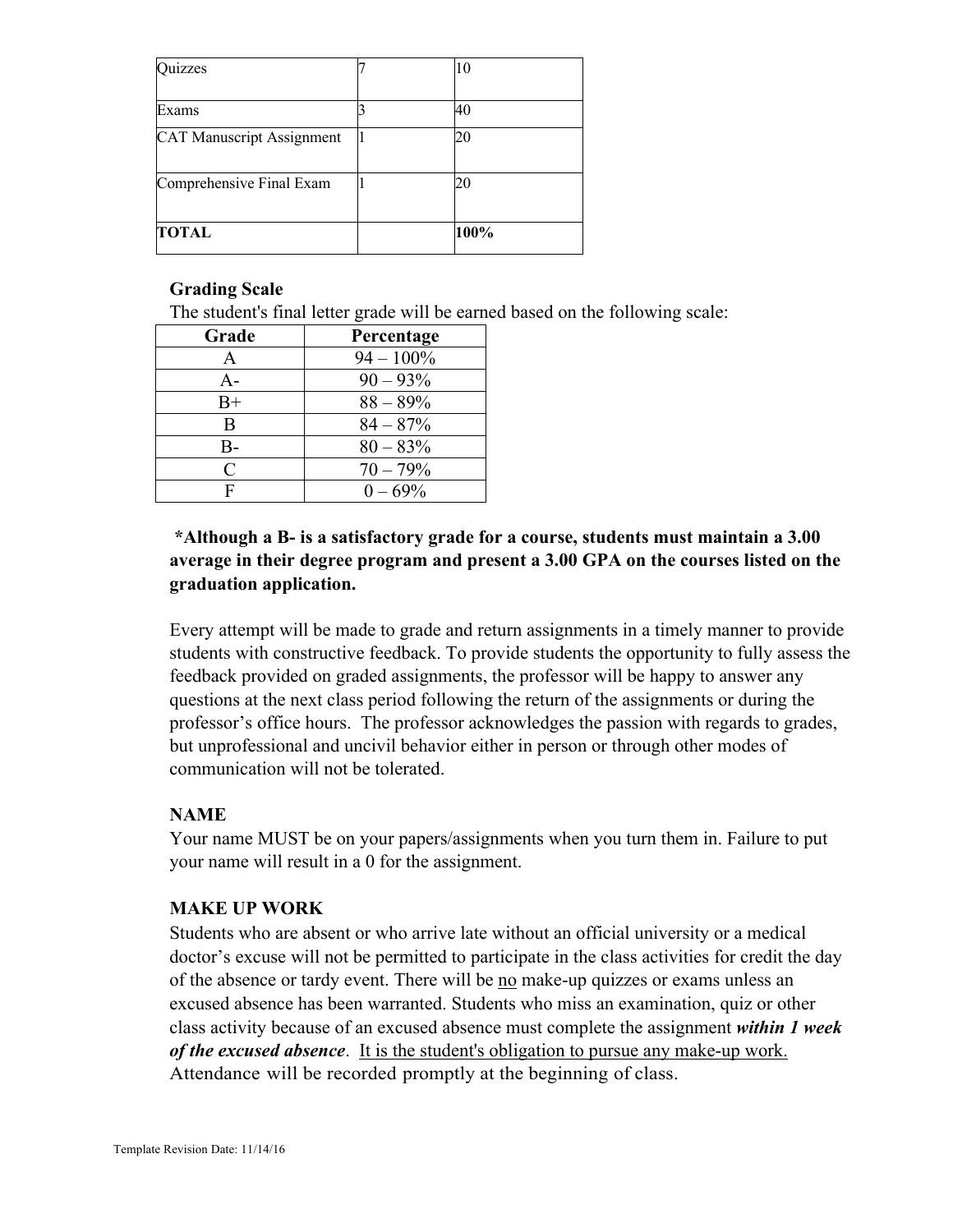# **LATE ASSIGNMENTS**

All work is due at the assigned date and time as indicated on syllabi and Blackboard**. NO LATE WORK WILL BE ACCEPTED AND WILL RESULT IN A 0 GRADE!!!** 

# **PROFESSIONAL DISPOSITIONS**

Students are expected to exhibit professional behaviors and dispositions at all times. https://cehd.gmu.edu/students/polices-procedures/

# **CLASS SCHEDULE**

| <b>Focus/Week/Date</b>                            |          |                                                         | <b>Focus</b>                                                                              | <b>Due</b>                                                                            |
|---------------------------------------------------|----------|---------------------------------------------------------|-------------------------------------------------------------------------------------------|---------------------------------------------------------------------------------------|
| Rehab Techniques<br><b>Lower Extremity</b>        |          | March 7                                                 | <b>Week 1- ONLINE ONLY</b><br>Review of Rehabilitation Principles<br>Review Chapters 5-14 |                                                                                       |
|                                                   | Week 1   | March 9                                                 | Groin Hip Thigh<br>Read: Chapter 20<br><b>Associated Articles</b>                         | Quiz#1 due March 11<br>@ 11:59 pm- Note the<br>day of week & time- only<br>for week 1 |
| <b>Lower Extremity Rehab</b><br><b>Techniques</b> | Week 2   | March 14                                                | Groin Hip Thigh<br>Read: Chapter 20<br><b>Associated Articles</b>                         | Quiz #2 due March 14<br>$@9:30$ am                                                    |
|                                                   |          | March 16                                                | Spine<br>Read: Chapter 24<br><b>Associated Articles</b>                                   | Quiz #3 due March 16<br>$(a)$ 9:30am<br>Lab Exam #1- Hip                              |
| Rehab Techniques<br><b>Upper Extremity</b>        | Week 3   | March 21                                                | Spine<br>Read: Chapter 24<br><b>Associated Articles</b>                                   |                                                                                       |
|                                                   | March 23 | Spine<br>Read: Chapter 24<br><b>Associated Articles</b> |                                                                                           |                                                                                       |
| Upper Extremity Rehab<br><b>Techniques</b>        | Week 4   | March 28                                                | Shoulder<br>Read: Chapter 17<br><b>Associated Articles</b>                                | Exam#1<br>Chapters 20, 24(lumbar<br>spine), Articles<br>Lab Exam #2- Lumbar<br>spine  |
|                                                   |          | March 30                                                | Shoulder<br>Read: Chapter 17<br><b>Associated Articles</b>                                | <b>Quiz #4 due March 30</b><br>$(a)9:30$ am                                           |
| Tech<br>niqu<br>es r                              | Week 5   | April 4                                                 | Shoulder                                                                                  |                                                                                       |

Template Revision Date: 11/14/16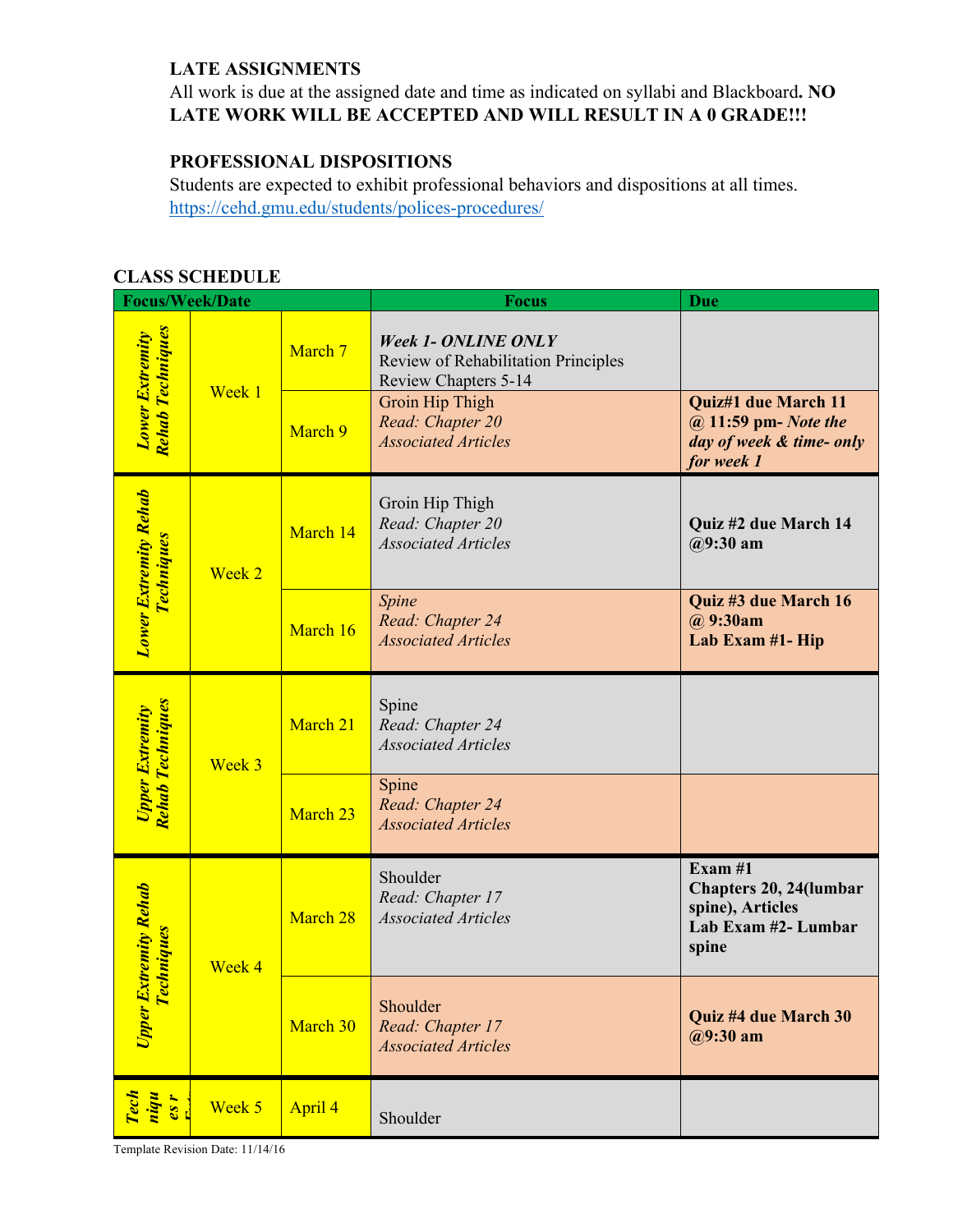|                                                             |                       |          | Read: Chapter 17<br><b>Associated Articles</b>                                                             |                                                                                             |
|-------------------------------------------------------------|-----------------------|----------|------------------------------------------------------------------------------------------------------------|---------------------------------------------------------------------------------------------|
|                                                             |                       | April 6  | Elbow<br>Read: Chapter 18<br><b>Associated Articles</b>                                                    | Exam $#2$<br><b>Chapters 24 (thoracic,</b><br>cervical), 17, Articles                       |
|                                                             |                       | April 11 | Elbow<br>Read: Chapter 18<br><b>Associated Articles</b>                                                    | Lab Exam #3- Shoulder,<br>Tspine,                                                           |
| <mark>Upper Extremity</mark><br>Rehab Techniques            | Week 6                | April 13 | Elbow<br>Read: Chapter 18<br><b>Associated Articles</b>                                                    | Quiz #5 due April 13 $\omega$<br>9:30 a <sub>m</sub>                                        |
|                                                             |                       | April 18 | <b>Wrist Hand Fingers</b><br>Read: Chapter 19                                                              | Quiz #6 Due April 18 @<br>9:30 a <sub>m</sub>                                               |
| <b>Upper Extremity</b><br><b>Techniques</b><br><b>Rehab</b> | Week 7                | April 20 | <b>Wrist Hand Fingers</b><br>Read: Chapter 19                                                              | Exam $#3$<br><b>Chapters 18, 19, Articles</b>                                               |
| Upper<br>Extremi<br>Ó,                                      | Week 8                | April 25 | Head & Post-Concussion Rehabilitation<br>Read: Articles                                                    | Quiz #7 Due April 25 $\omega$<br>9:30 a <sub>m</sub><br>Lab Exam #4- Elbow $\&$<br>Wrist    |
| <b>Technique</b>                                            |                       | April 27 | Head & Post-Concussion Rehabilitation<br>Read: Articles<br><b>Dillon from Prehab Guys 9:30 via</b><br>Zoom | <b>Home Exercise Program</b><br>Due 11:59 pm                                                |
| <b>Upper Extremity Rehab</b><br><b>Techniques</b>           | Week 9                | May 2    | Whole Body Approach to Rehabilitation<br>Read: Articles                                                    | Exam $#3$<br>Articles related to Head,<br><b>Concussion</b> , Whole<br><b>Body Approach</b> |
|                                                             |                       | May 4    | <b>Review Day</b>                                                                                          | <b>CAT Manuscript Due</b><br>$11:59$ pm                                                     |
|                                                             | Final<br>Exam<br>Week | May 9    | <b>Final Lecture Exam 9:30 am</b>                                                                          | <b>Outcome Measure</b><br><b>Assignment Due 11:59</b><br>pm                                 |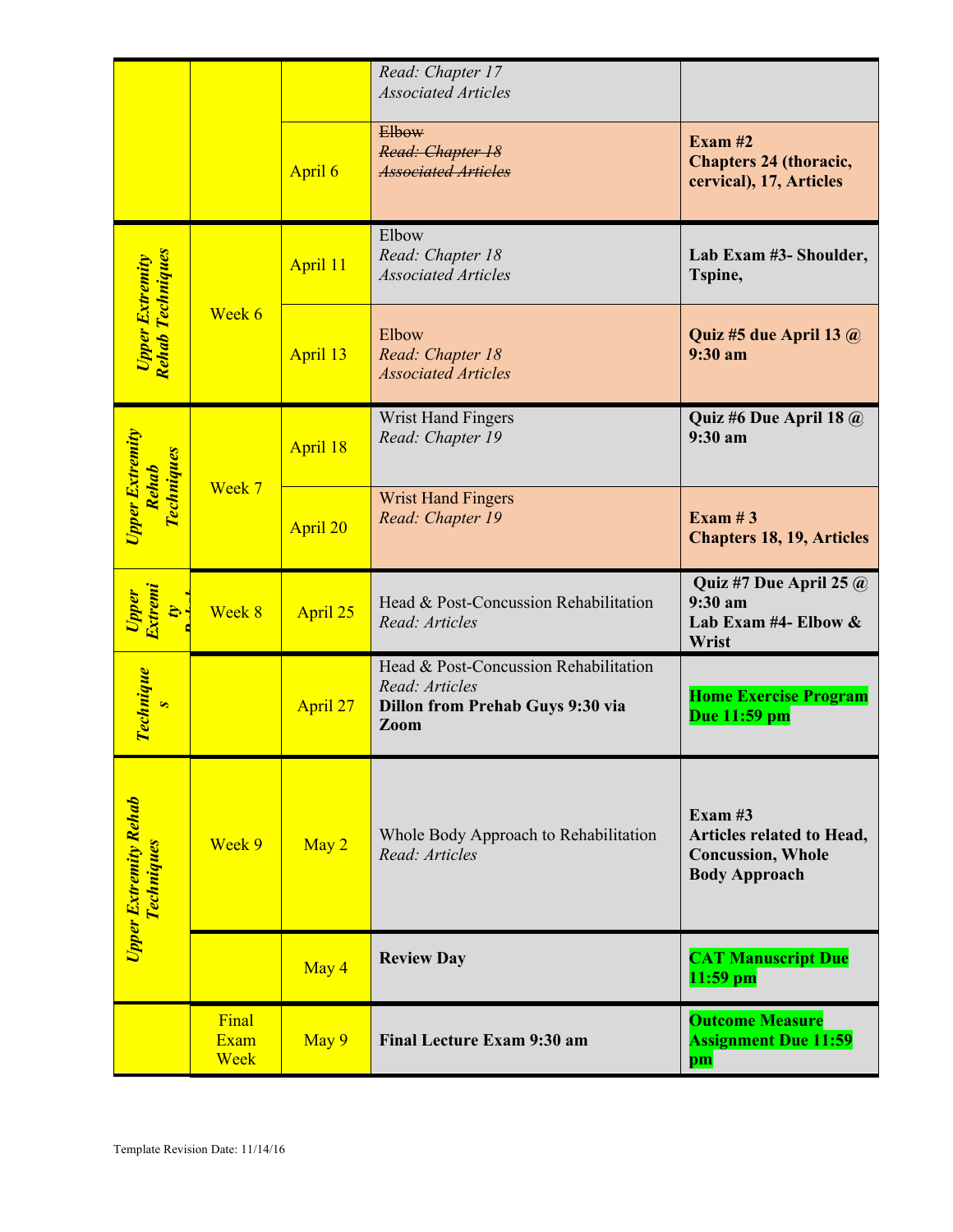|  |  |  | May 10 Final Lab Exam-Assigned times |  |
|--|--|--|--------------------------------------|--|
|--|--|--|--------------------------------------|--|

Note: Faculty reserves the right to alter the schedule as necessary, with notification to students.

# **CORE VALUES COMMITMENT**

The College of Education and Human Development is committed to collaboration, ethical leadership, innovation, research-based practice, and social justice. Students are expected to adhere to these principles: http://cehd.gmu.edu/values/.

# **GMU POLICICES AND RESOURCES FOR STUDENTS**

# *Policies*

- Students must adhere to the guidelines of the Mason Honor Code (see https://catalog.gmu.edu/policies/honor-code-system/).
- Students must follow the university policy for Responsible Use of Computing (see http://universitypolicy.gmu.edu/policies/responsible-use-of-computing/).
- Students are responsible for the content of university communications sent to their Mason email account and are required to activate their account and check it regularly. All communication from the university, college, school, and program will be sent to students **solely** through their Mason email account.
- Students with disabilities who seek accommodations in a course must be registered with George Mason University Disability Services. Approved accommodations will begin at the time the written letter from Disability Services is received by the instructor (see http://ods.gmu.edu/).
- Students must follow the university policy stating that all sound emitting devices shall be silenced during class unless otherwise authorized by the instructor.

## *Campus Resources*

- **Support for submission of assignments to Tk20 should be directed to tk20help@gmu.edu or https://cehd.gmu.edu/aero/tk20. Questions or concerns regarding use of Blackboard should be directed to http://coursessupport.gmu.edu/.**
- **For information on student support resources on campus, see https://ctfe.gmu.edu/teaching/student-support-resources-on-campus For additional information on the College of Education and Human Development, please visit our website https://cehd.gmu.edu/students/ .**
- **Notice of mandatory reporting of sexual assault, interpersonal violence, and stalking:**